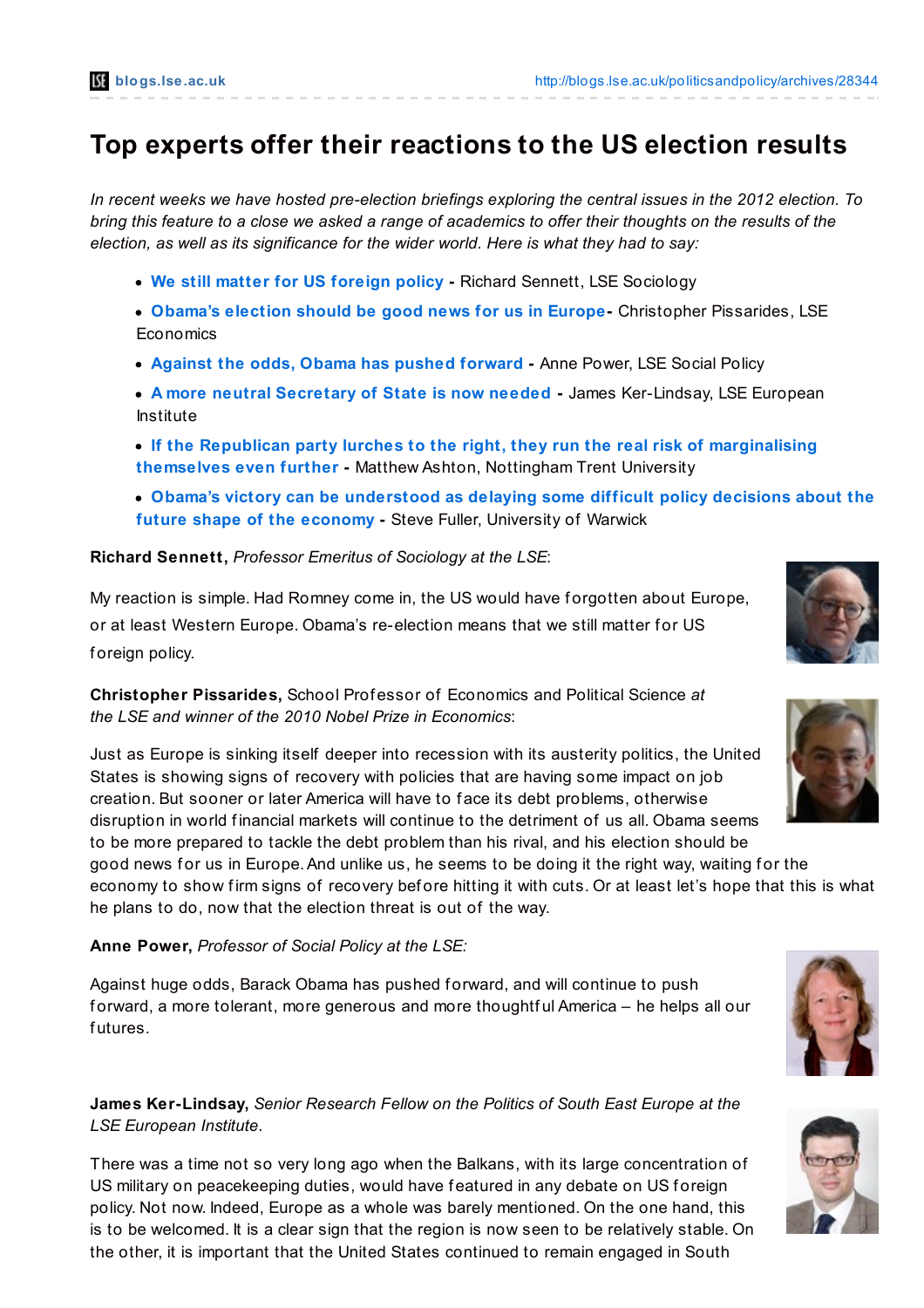East Europe. There are many problems that still need to be tackled, such as Bosnia and Kosovo, which can only be addressed if the United States works alongside the European Union.

In this regard, perhaps the key question at this stage is who will replace Hilary Clinton as Secretary of State. Her stature, and obvious interest in the Balkans, has ensured continued US engagement in the area. The problem is that she is also a very divisive figure. For instance, on her recent farewell trip to region, she said that Kosovo was a 'personal matter' for her family. This real or perceived bias complicates efforts to address many problems. Therefore, from the perspective of South East Europe, what is perhaps now needed is a new Secretary of State with a high degree of political clout, but who is also felt to be more overtly neutral.

### **Matthew Ashton,** *Lecturer in Politics at Nottingham Trent University*:

Only a f ew hours af ter the election result being announced, Republicans are already beginning to ask the two key questions: what went wrong, and where do we go from here? The first is relatively easy to answer, the second a little harder.

While Romney largely succeeded in pounding home his economic message, he f ailed the more basic likability test. He also seemed to f ail in broadening out his core vote to embrace African-Americans, Hispanics, and young people. This, combined with a series of awkward gaffes, meant that he didn't gain momentum until his supposed victory in the f irst of the electoral debates. In retrospect though, even this might be considered unf ortunate. Up until that point most pollsters and commentators were tipping Obama to win. After that the narrative changed to a dead heat and this may have had the effect of driving up Obama's vote amongst certain key demographics.

Already certain Republican politicians, bloggers and media supporters are beginning to look ahead to 2016. Some have strangely decided that Romney lost, not because he was too centralist a candidate, but because he wasn't right wing enough. It has to be remembered that the Republican Party f lirted with almost every other candidate available during the Primaries bef ore f inally picking Romney. They may take the view now that he, and previously McCain in 2004, represented a f lawed strategy of trying to appeal to everybody. If the party does lurch to the right af ter this, especially if the Tea Party become increasingly prominent, they run the real risk of marginalising themselves even further.

## **Steve Fuller,** *Auguste Comte Chair in Social Epistemology at the University of Warwick.*

I supported Obama af ter having backed Hillary Clinton in 2008 and have continued to support him, basically sharing the same opinion as virtually all mainstream Left and Right politicians and media outlets in the UK: Obama has made the best of a bad hand – not only the economy but also a recalcitrant Congress. Obama's achievement is all the greater when we recall that the authors of the US Constitution explicitly divided the executive from the legislature (and judiciary) to prevent the sort of party-based rule encouraged by the parliamentary system. The difficulties that Cameron faces in coalition is merely a taster of what American Presidents normally face in full force.

But what is the exact signif icance of Obama's victory? The popular vote is very close, which suggests that much of the victory can be assigned to successful strategic campaigning in swing states. This goes beyond speeches and adverts to include some of Obama's major policy decisions, most notably his bailout of the US automotive industry, which bore signif icantly on workers in Michigan and Ohio. (60% of General Motors' equity is now owned by the US government.) Now, some eco-friendly economic liberals – a Green Republican in 2016? – might argue that this is just short-termism to appease union voters. Seen in the long term, letting the domestic auto industry die a natural death in the marketplace would be just the opportunity needed to attract investment to expedite the development of alternative energy-based cars. In other words, a good part of Obama's victory can be understood as delaying some difficult policy decisions about the future shape of the economy, which will haunt Democratic candidates in the coming years – especially as Obama has also provided incentives for students to enter into high-tech fields that will remove them from the traditional concerns of organized labour.

Similarly, all the victories for disabled, gay, Asian, female candidates and more liberal social policies do